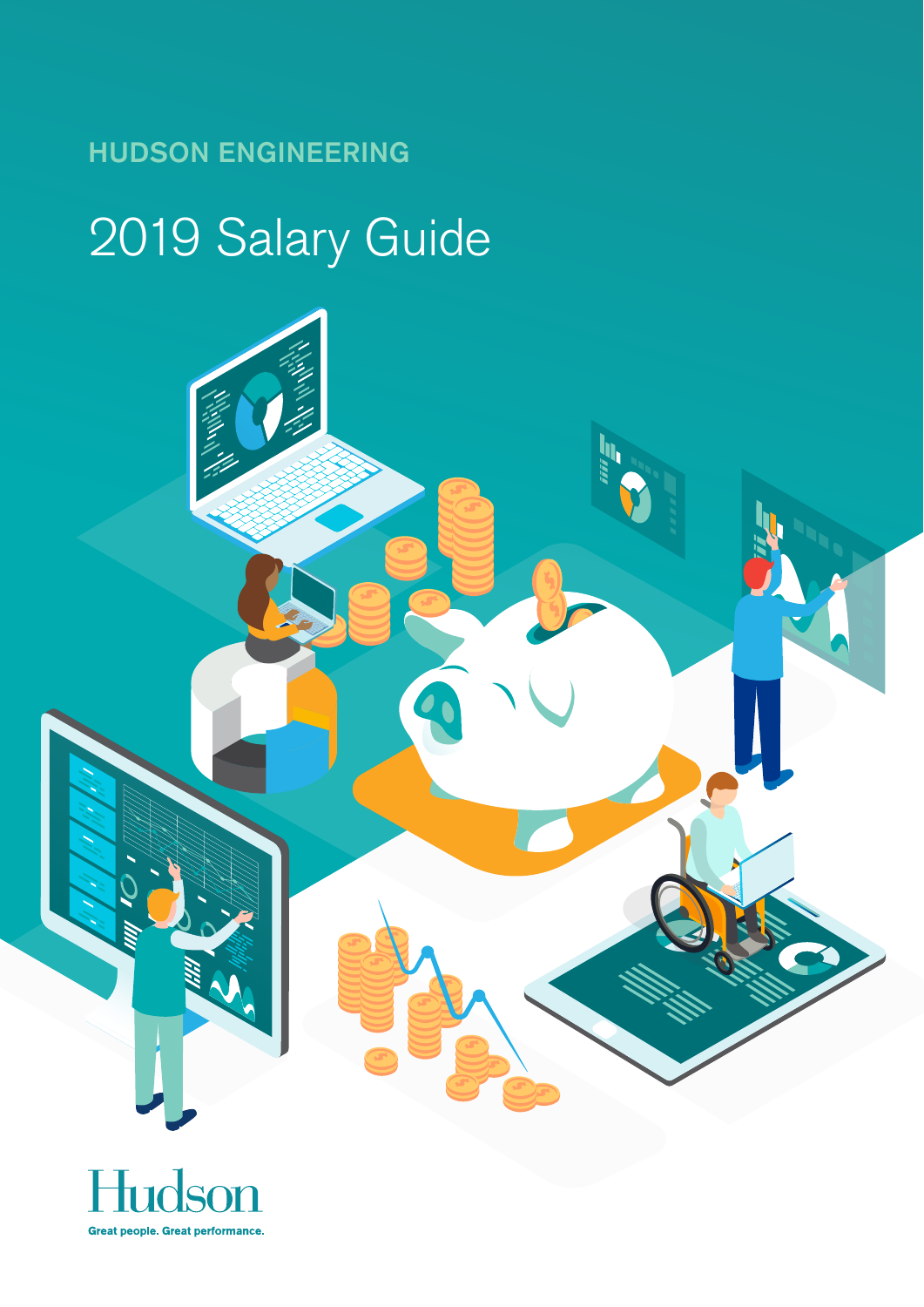## Discover great talent with Hudson

In this fast-changing world, an organisation's competitive advantage comes from having the best people.

Hudson helps organisations find and develop high performers with the right skills and experience – as well as the right motivational and cultural fit.

**Hudson** helps organisations achieve great performance by discovering talent and helping people realise their potential.

## Find the best talent

In today's market where candidates are more passive than ever before, we use our extensive database of specialised talent pools, networks and multiple sourcing channels to find, engage and nurture outstanding candidates – quickly.

## Rely on deep market knowledge

We understand the intricate needs of our clients and our candidates' niche skillsets, which ensures accuracy in our placements. Our specialist market knowledge of salaries, job titles and hiring trends helps us achieve the best outcome for your organisation at the appropriate remuneration.

### Hire with confidence

Using data-driven and best practice talent profiling and assessment techniques, our solutions minimise the risk in hiring decisions and ensure you select high performers who will stay and grow.

We use rigorous recruitment processes and sciencebased psychometric assessment tools that give you in-depth insights into the skills, behaviours and motivational drivers of candidates. Which in turn helps you make an informed decision when it comes to the cultural fit, capabilities and potential of your people.

This salary guide is a compilation of salary and market information provided by Hudson consultants, clients, candidates and other sources across Australia. Information was gathered by drawing on the extensive knowledge of our specialist recruitment consultants across Hudson's specialist practice groups. Salary ranges are approximate guides only.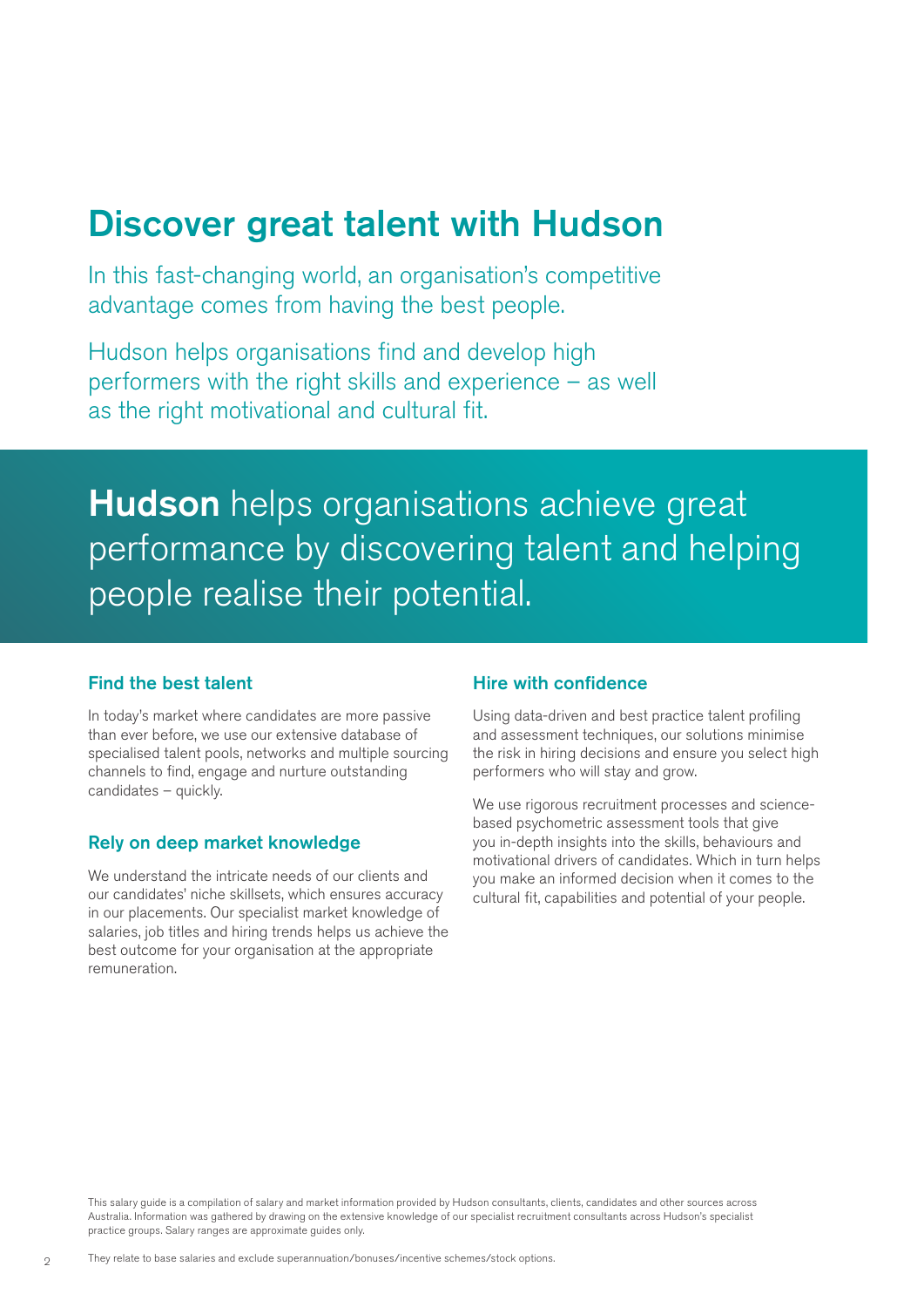## Adelaide

## CONSULTING ENGINEERS

|                                           | Permanent<br>(AUD/000) | Contracting<br>(AUD/hr) |
|-------------------------------------------|------------------------|-------------------------|
| Structural Engineer (Junior)              | $50 - 60$              | $25 - 35$               |
| Structural Engineer (Mid Weight)          | $70 - 100$             | $40 - 60$               |
| Structural Engineer (Senior)              | $100 - 180$            | $70 - 120$              |
| Civil Engineer (Junior)                   | $50 - 60$              | $25 - 35$               |
| Civil Engineer (Mid Weight)               | $70 - 100$             | $40 - 60$               |
| Civil Engineer (Senior)                   | $100 - 180$            | 70 - 120                |
| Electrical Engineer (Junior)              | $60 - 80$              | $30 - 40$               |
| Electrical Engineer (Mid Weight)          | $80 - 110$             | $40 - 60$               |
| Electrical Engineer (Senior)              | $110 - 180$            | $60 - 100 +$            |
| Mechanical Engineer (Junior)              | $60 - 80$              | $30 - 40$               |
| Mechanical Engineer (Mid Weight)          | $80 - 110$             | $40 - 60$               |
| Mechanical Engineer (Senior)              | $110 - 180$            | $60 - 100 +$            |
| Fire Engineer (Junior)                    | $60 - 80$              | $30 - 40$               |
| Fire Engineer (Mid Weight)                | $80 - 110$             | $40 - 60$               |
| Fire Engineer (Senior)                    | $110 - 180$            | $60 - 100 +$            |
| Civil / Structural Drafter (Junior)       | $50 - 60$              | $25 - 35$               |
| Civil / Structural Drafter (Mid Weight)   | $70 - 100$             | $40 - 60$               |
| Civil / Structural Drafter (Senior)       | $100 - 130$            | $70 - 100$              |
| <b>Building Services Drafter (Junior)</b> | $50 - 60$              | $25 - 35$               |
| Building Services Drafter (Mid Weight)    | $70 - 100$             | $40 - 60$               |
| <b>Building Services Drafter (Senior)</b> | $100 - 130$            | $70 - 100$              |
| Project Manager (Junior)                  | $80 - 110$             | $50 - 70$               |
| Project Manager (Mid Weight)              | $110 - 150$            | $70 - 90$               |
| Project Manager (Senior)                  | $150 - 200 +$          | $90 +$                  |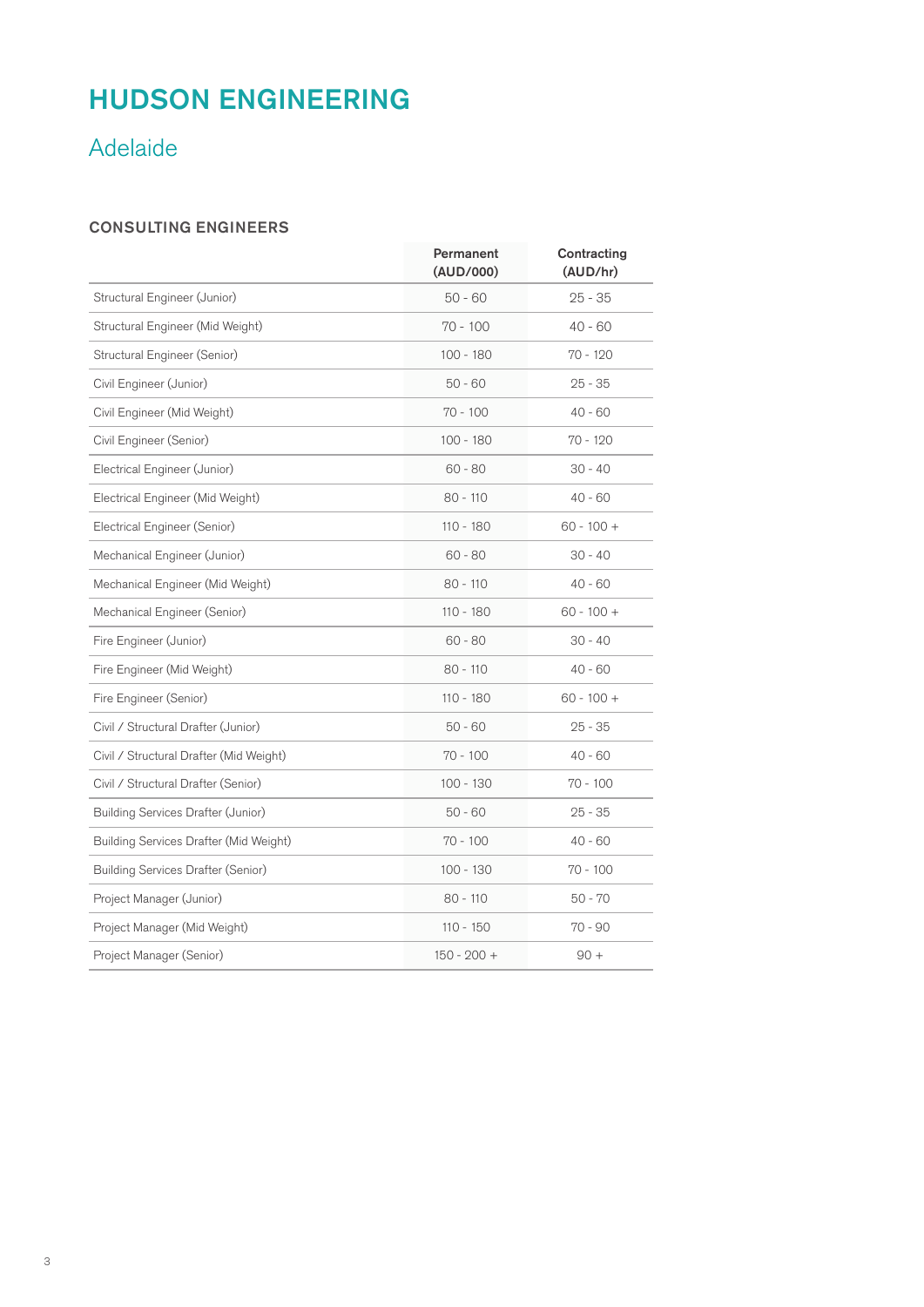## Adelaide

## FEATURED ROLE

## Electrical Engineer (Mid Weight)

## Permanent salary range (AUD/000)

80 - 110

#### About the role

#### Key skills/attributes

- Electrical Engineers with 3 10 years of experience in consulting environments are in high demand. These Engineers will be supporting Principle Engineers across multiple projects for clients in a diverse range of industries including Defence, Renewables and Building Services.
- Bachelor of Engineering
- 3 10 years of experience in a consulting environment
- Experience working across multiple projects to deadlines
- Stakeholder engagement skills
- Experience in Defence, Renewables and Building Services projects is highly sought after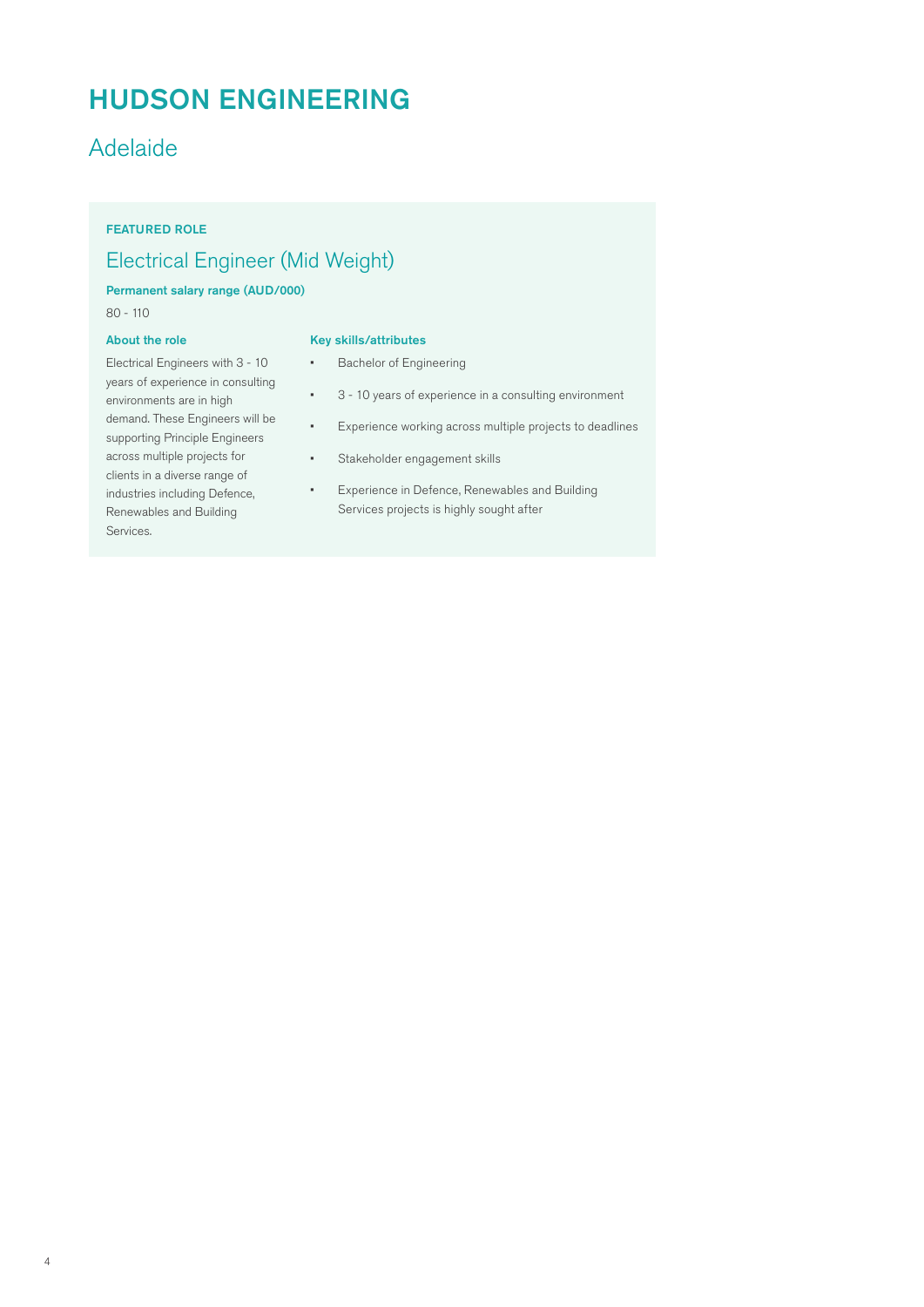## Melbourne

### CIVIL AND STRUCTURAL

|                                           | Permanent<br>(AUD/000) | Contracting<br>(AUD/hr) |
|-------------------------------------------|------------------------|-------------------------|
| Design Manager (Mid Weight)               | $140 - 170$            | $75 - 150$              |
| Design Manager (Senior)                   | 170 - 220              | $150 +$                 |
| Project Manager (Junior)                  | $100 - 120$            | $60 - 75$               |
| Project Manager (Mid Weight)              | $120 - 160$            | $70 - 90$               |
| Project Manager (Senior)                  | $160 - 220$            | $100 +$                 |
| Project Engineer (Junior)                 | $70 - 100$             | $45 - 65$               |
| Project Engineer (Mid Weight)             | $100 - 135$            | $50 - 70$               |
| Project Engineer (Senior)                 | $120 - 145$            | $70 +$                  |
| Civil / Structural Engineer (Junior)      | $65 - 80$              | $35 - 50$               |
| Civil / Structural Engineer (Mid Weight)  | $80 - 140$             | $45 - 80$               |
| Civil / Structural Engineer (Senior)      | 130 - 170              | $70 +$                  |
| Civil Drafter (Junior)                    | $50 - 75$              | $30 - 40$               |
| Civil Drafter (Mid Weight)                | $75 - 90$              | $40 - 70$               |
| Civil Drafter (Senior)                    | $90 - 120$             | $65 +$                  |
| Geotechnical Engineer (Junior)            | $65 - 80$              | $35 - 50$               |
| Geotechnical Engineer (Mid Weight)        | $80 - 140$             | $50 - 80$               |
| Geotechnical Engineer (Senior)            | $140 - 200$            | $100 +$                 |
| Traffic / Transport Engineer (Junior)     | $70 - 90$              | $35 - 50$               |
| Traffic / Transport Engineer (Mid Weight) | $80 - 150$             | $45 - 80$               |
| Traffic / Transport Engineer (Senior)     | $150 +$                | $80 +$                  |

#### FEATURED ROLE

## Senior Civil Engineer - Road / Drainage

#### Permanent salary (AUD/000)

130 - 170

#### About the role

Victoria is currently in a transport construction boom with over 41 major road and rail projects being built. With significant planning also underway for more city-shaping projects, it creates a significant demand in 2019 for Senior Design Engineers with 5 years+ experience across Drainage Design and Road/ Highway Design.

#### Key skills/attributes

- Competency in 12D, Microstation, InRoads and AutoCAD
- WSUD (Water Sensitive Urban Design) experience
- Tendering design (proposal drawing, conceptual design)
- Stakeholder liaison with contractors, regulators, clients and team members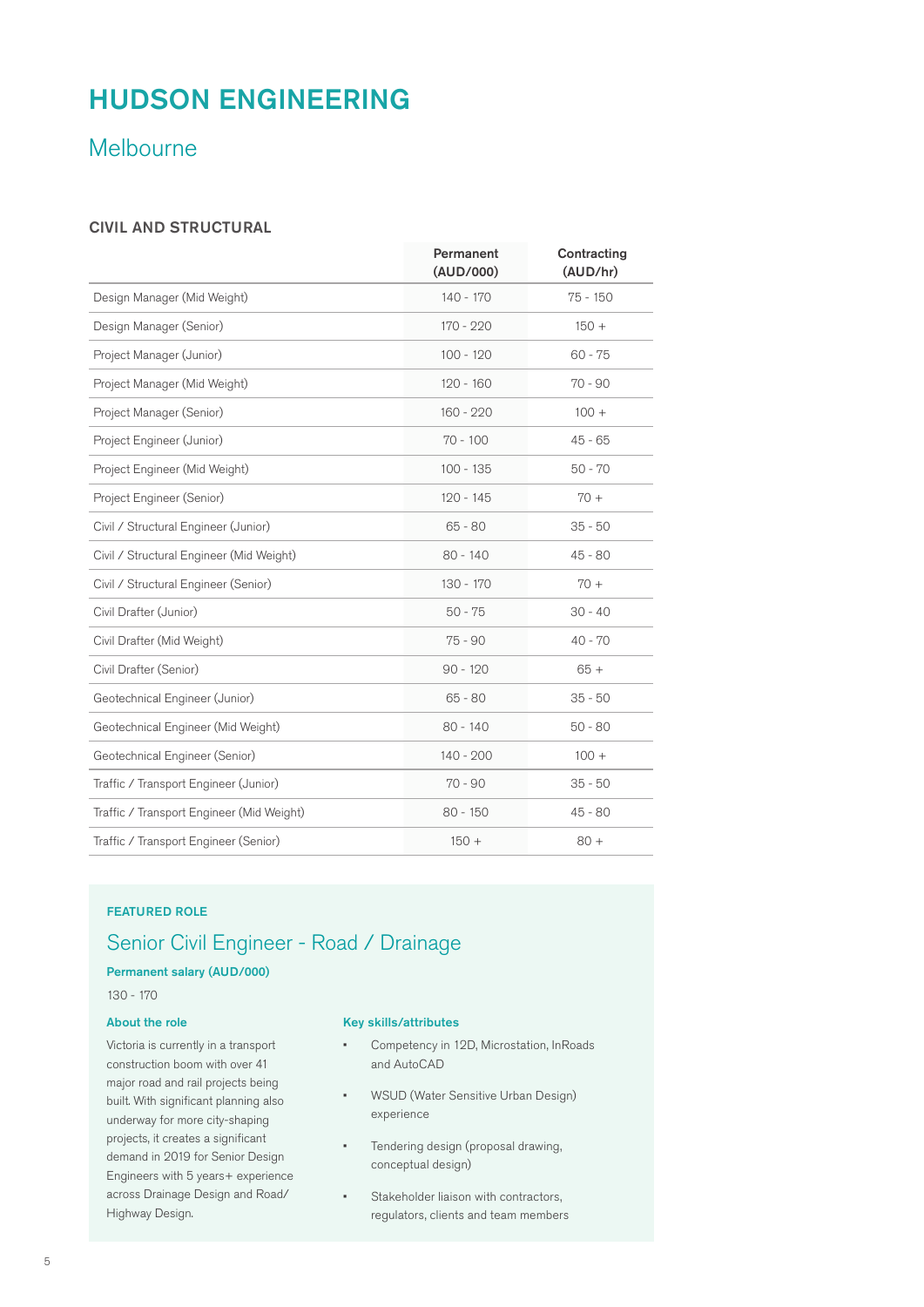## Perth

|                                                       | Permanent<br>(AUD/000) |
|-------------------------------------------------------|------------------------|
| Civil / Structural Engineer (Junior)                  | $60 - 80$              |
| Civil / Structural Engineer (Mid Weight)              | $80 - 100$             |
| Civil / Structural Engineer (Senior)                  | $100 - 150$            |
| Geotechnical Engineer (Junior)                        | $60 - 80$              |
| Geotechnical Engineer (Mid Weight)                    | $80 - 100$             |
| Geotechnical Engineer (Senior)                        | $100 - 150$            |
| Electrical Engineer (Junior)                          | $60 - 80$              |
| Electrical Engineer (Mid Weight)                      | $80 - 100$             |
| Electrical Engineer (Senior)                          | $100 - 150$            |
| Mechanical Engineer (Junior)                          | $60 - 80$              |
| Mechanical Engineer (Mid Weight)                      | $80 - 100$             |
| Mechanical Engineer (Senior)                          | $100 - 150$            |
| Draftsperson (Junior)                                 | $40 - 50$              |
| Draftsperson (Mid Weight)                             | $50 - 60$              |
| Draftsperson (Senior)                                 | $60 - 100$             |
| Project Engineer (Junior)                             | $70 - 80$              |
| Project Engineer (Mid Weight)                         | $80 - 120$             |
| Project Engineer (Senior)                             | $120 - 150$            |
| Engineering Manager / Technical Director (Junior)     | $100 - 120$            |
| Engineering Manager / Technical Director (Mid Weight) | $150 - 200$            |
| Engineering Manager / Technical Director (Senior)     | $200 - 300$            |

### FEATURED ROLE

## Senior Civil Engineer - Road / Highway

### Permanent salary range (AUD/000)

100 - 150

## About the role

With an unprecedented amount of infrastructure projects in the pipeline and under construction in Western Australia, we are seeing a huge demand for skilled and experienced Civil Design Engineers with Main Road Western Australia project experience. The biggest employers are government authorities and multi-disciplined engineering consultancies.

#### Key skills/attributes

- Business development ability with a strong local network
- Experience in road/highway design from concept to detailed
- Exposure to MRWA codes and standards
- Understanding of project management principles